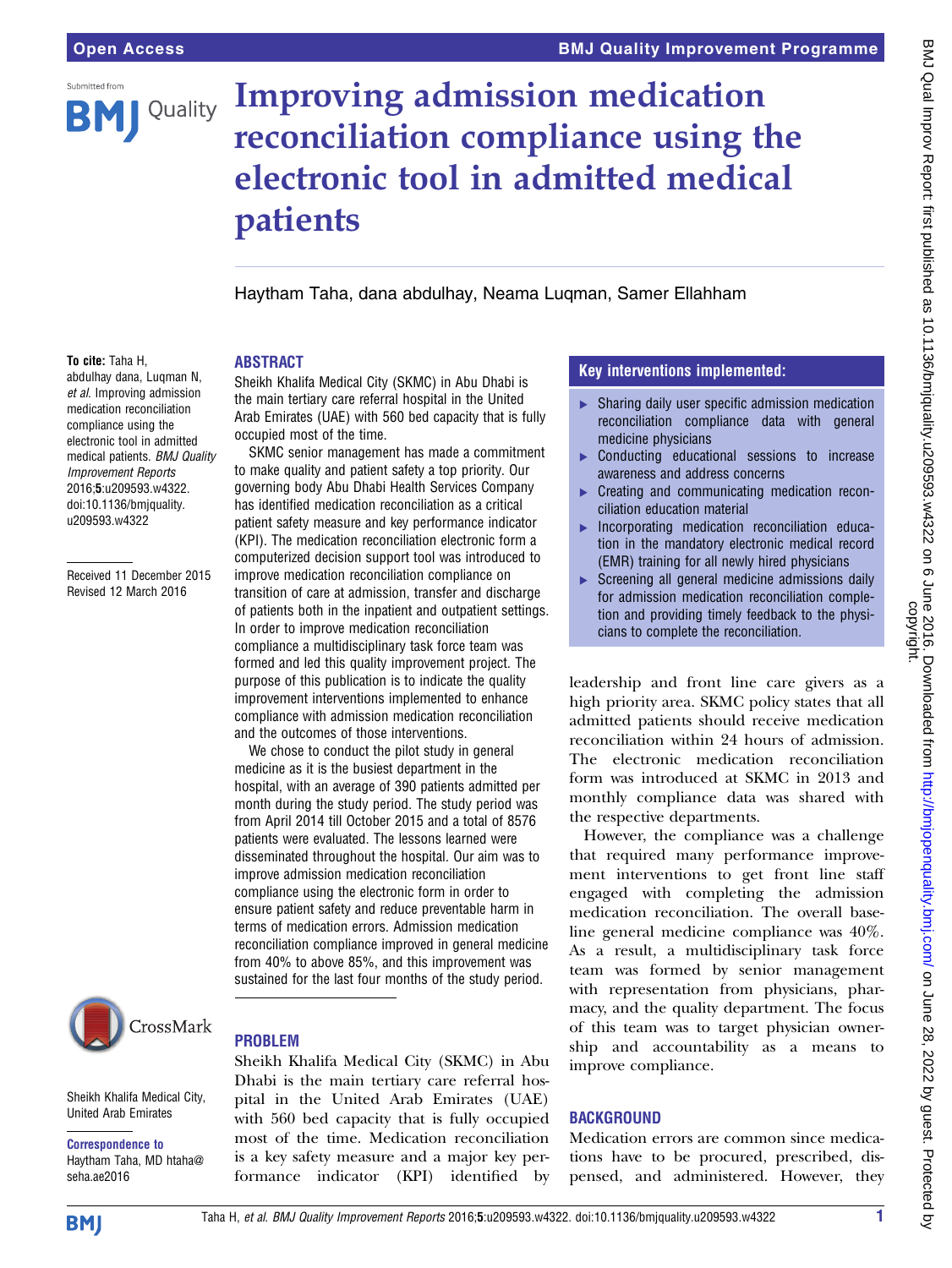occur most frequently during the prescribing and administering actions. The impact is significant and medication errors has been identified as a leading cause of patient harm and increased medical expenses in health care facilities worldwide.<sup>[1](#page-3-0)-3</sup>

Medication reconciliation is the process of comparing a patient's medication orders to all of the medications that the patient has been taking. This reconciliation is done to avoid medication errors such as omissions, duplications, dosing errors, or drug interactions. It is a formal process of creating the most complete and accurate list possible of a patient's current medications and comparing the list against the admission, transfer, and discharge medication orders. Accurate and complete medication reconciliation can prevent numerous prescribing and administration errors. Feedback from pharmacy indicates that most prescribing errors are directly related to lack of proper medication reconciliation.

Medication reconciliation systems and processes have successfully reduc[ed m](#page-3-0)edication errors in many health care organizations. $4-6$  The electronic medication reconciliation tool is a standardized medication form used for documenting home medications and reconciling medications at transitions of care on admission, transfer, and discharge that provides an accurate medication list which is both accessible and visible. It is an important patient safety and quality measure, and it can have a major impact on improving medication reconciliation compliance and clinical outcomes by reducing prescribing medication errors.

#### BASELINE MEASUREMENT

Admission medication reconciliation compliance KPI target set by our governing body is above 85% based on international benchmarks. All general medicine admissions were on the second day of admission for completed admission medication reconciliation. Medication reconciliation compliance data was extracted by pharmacy from the electronic medical record monthly and shared with the general medicine team. The general medicine baseline performance compliance preimplementation in April 2014 was 40%; admission medication reconciliation was performed in 155 out of 385 admitted patients (refer to attachment general medicine admission medication reconciliation compliance for monthly number of patients).

#### **DESIGN**

Methodology used was prospective study of admission medication reconciliation in admitted medical patients by using a specific segmented electronic report that contained all required information including the medical service, time of admission, time of admission medication reconciliation completion, and responsible physician. The information was extracted from the electronic medication reconciliation screening tool.

The general medicine baseline performance compliance pre-implementation in April 2014 was low at 40%. We identified the problem and a multidisciplinary taskforce team was formed with representation from physicians, pharmacy and the quality department. Brain storming session was conducted; we came up with some ideas and tested those interventions through a series of plan, do, study, act (PDSA) cycles.

#### **STRATEGY**

Admission medication reconciliation improvement efforts were initiated across SKMC. We chose to conduct this pilot study in general medicine as it is the busiest department in the hospital. The key interventions tested and their impacts on improving the admission mediation reconciliation were as below.

#### PDSA cycle 1 (April 2014 till August 2014)

We started sharing daily user specific admission medication reconciliation compliance data with general medicine physicians using the division of general medicine email system. We conducted a number of educational sessions for general medicine physicians to increase awareness and address concerns and we also shared education material with the general medicine physicians on how to complete the medication reconciliation electronic form. This improved the compliance from 40% in April 2014 to 66% in September 2014.

#### PDSA cycle 2 (October 2014 till April 2015)

We incorporated medication reconciliation education in the mandatory electronic medical record training for all newly hired physicians. This resulted in improved compliance from 61% in October 2014 to 63% in April 2015.

#### PDSA cycle 3 (May 2015 till October 2015)

We started screening all general medicine admissions the following morning for admission medication reconciliation. Reminder emails were sent to the admitting physicians in a timely manner to complete the medication reconciliation within 24 hours from the time of admission. With this intervention we were able to achieve our KPI target of above 85% compliance in July 2015 and sustain this improvement for four consecutive months.

#### RESULTS

With the implemented performance improvement interventions we were able to improve general medicine admission medication reconciliation from 40% in April 2014 to above 85% in July 2015, and we then sustained this improvement for four consecutive months (see attachment general medicine admission medication reconciliation compliance for monthly number of patients).

#### LESSONS AND LIMITATIONS

Senior management support and empowerment was one of the critical success factors. However, it took time to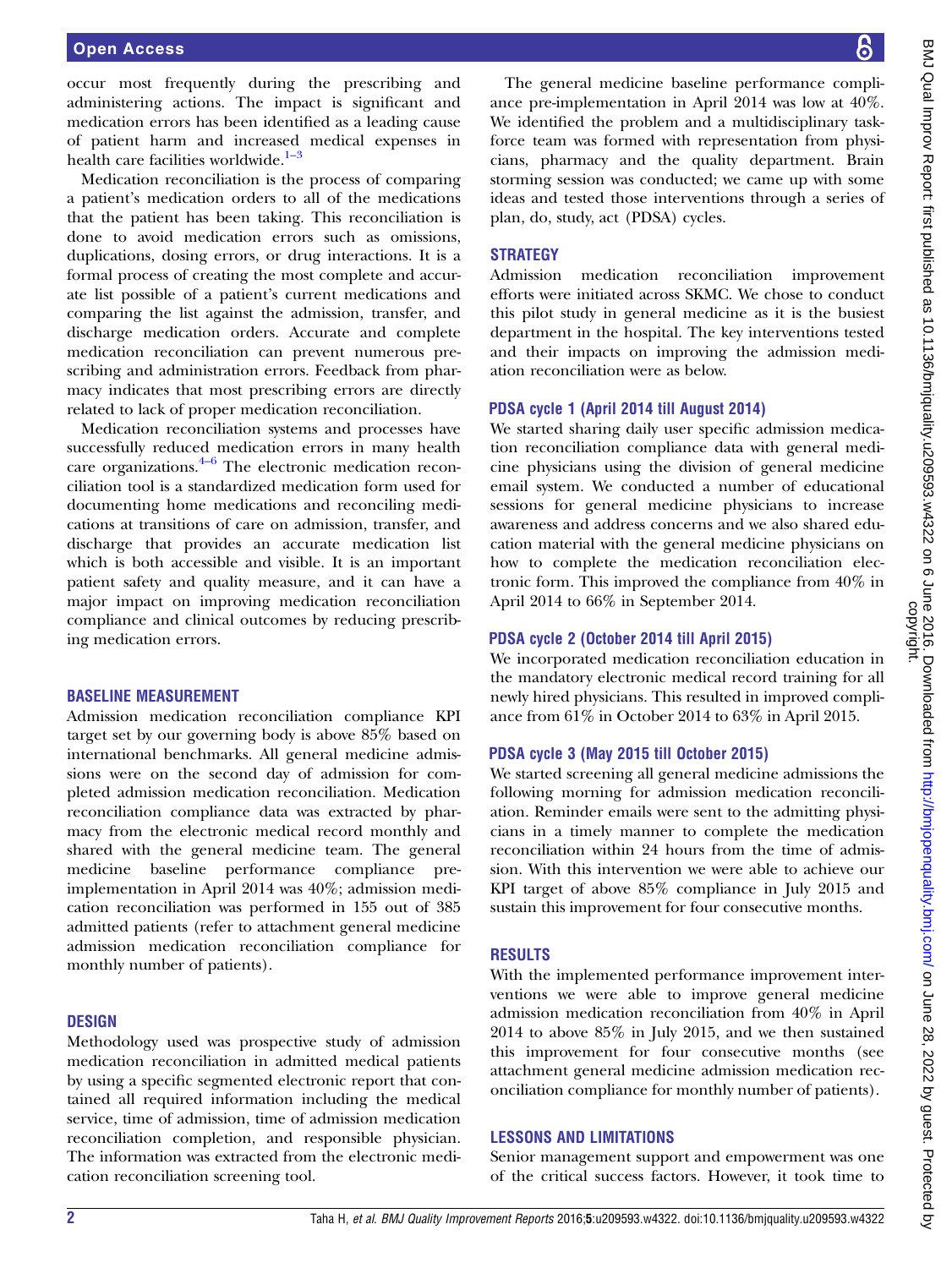



General medicine admission medication reconciliation

get buy in and engagement from frontline staff due to different background education and training. In addition, we used education sessions to address the misconception that there was duplication of work. The role of information technology and automation in this process was critical.

The implementation of the electronic medication reconciliation tool had a significant impact on improving compliance. The lessons learned were disseminated throughout the hospital and the medication reconciliation improvement project will be implemented in other departments throughout the organization. The sustainability of this project will need to be enforced by engaging the front liners and maintaining leadership support.

#### **CONCLUSION**

The multidisciplinary taskforce team managed to implement quality improvement interventions and change management strategies that resulted in significant sustained improvement in admission medication reconciliation compliance for admitted general medicine patients. Admission medication reconciliation compliance improved from 40% to above 85% meeting the key performance indicator KPI target set by our governing body based on international benchmarks.

The lessons learned were disseminated throughout the organization. Implemented interventions are generalizable and can be replicated in other wards and organizations.

This improvement will enhance patient safety and reduce preventable harm in terms of medication errors. Support and commitment from senior leadership was critical to the success of this project.

This performance improvement project shows that quality improvement teams using information technology must understand the clinical context. They should engage the frontline staff in order to overcome resistance to change and implement sustainable systems.

Acknowledgements Many thanks to SKMC pharmacy Rafik Youssif, Mazhar Abbasi and Mohammed Saifuddin for their significant contributions to this project. Thanks to all SKMC general medicine team members for their engagement and dedication. Special thanks to SKMC senior management for all their support and empowerment.

Declaration of interests None of the authors have any declared conflict of interest.

Ethical approval This was a performance improvement project hence it is exempt from ethical approval requirement.